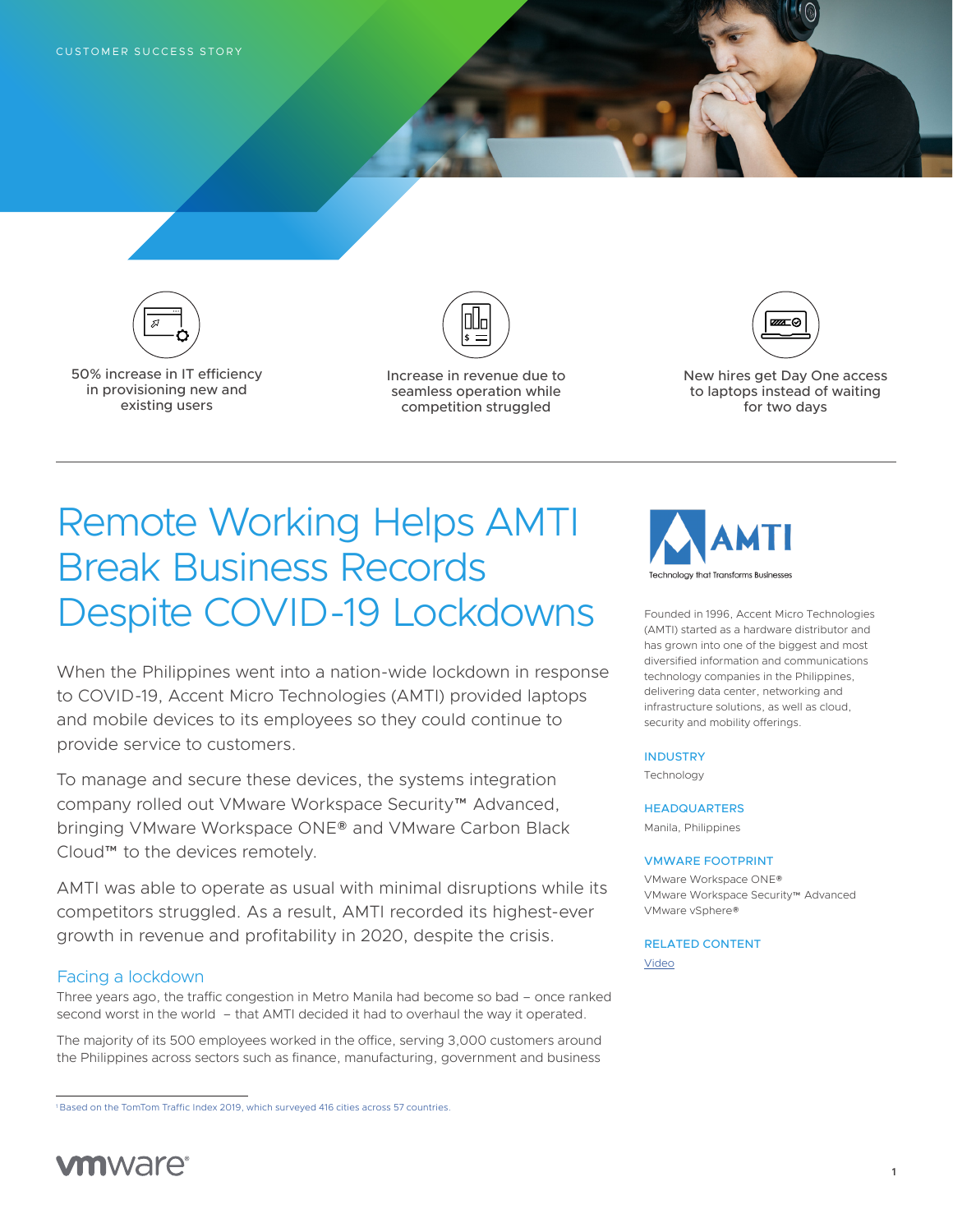

process outsourcing. In its goal to be Number 1 in the industry, AMTI was focused on consistently delivering world-class solutions, products and services competitively

The systems integration company started to seek a solution that would not only give them a competitive advantage in an increasingly crowded industry but also enable them to attract top talent by offering them a remote working option.

AMTI was still piloting the remote working option when COVID-19 hit and the country went into lockdown to curb the virus.

"Our sales and technical people must be proactive, reachable and capable of service delivery and customer engagement," said Josefino Paloma, executive vice president, Sales and Marketing, AMTI. "But the government's strict safety and health protocols imposed during the pandemic restricted our movement and ability to engage and collaborate with customers and one another, making it a big challenge for us."

# Automate endpoint management and security

When the lockdown began, AMTI had to provide laptops and mobile devices to employees, so that they could work from home. This meant that there were hundreds of devices that the company needed to onboard and provision.

A VMware partner, AMTI had already started its remote work framework with VMware Workspace Security™ Advanced, which brings together VMware Workspace ONE® and VMware Carbon Black Cloud™. Hence it could quickly and remotely roll out the solutions throughout the company to manage and secure the existing devices. New devices were provisioned before being handed over to new hires.

With Workspace ONE, AMTI can manage all devices from a single console and drive consistent processes and policies across different operating systems in a real-time, cloud-based approach. Instead of manually monitoring Windows 10 laptops, AMTI can now manage them with Workspace ONE. The Workspace ONE Intelligent Hub has also enabled the company to easily onboard

new hires during the pandemic by providing them with a personalized experience and Day One access to their devices.

To ensure that the devices are protected, AMTI also implemented Carbon Black Cloud, which uses heuristics, machine learning, device control and behavioral endpoint detection and response (EDR) to analyze endpoint data and uncover malicious activity to stop all types of attacks before they reach critical systems.

"We like Workspace ONE and Carbon Black Cloud for the simplicity and flexibility they offer," said Paloma. "They automate many of the manual processes we used to have in provisioning our users, whether it's installing software or enforcing security policies within the network as well as beyond the perimeter of our network."

## Business as usual

With their previous IT capabilities, software updates or security patches could only be installed when the employees were in the office physically, leading to a lot of time wasted in scheduling appointments.

"2020 was a very challenging year for many people. However, because of VMware's support and technology, we were able to thrive and grow our business during the crisis."

JOSEFINO "BONG" M. PALOMA, EXECUTIVE VICE PRESIDENT, TECHNOLOGY, SALES AND MARKETING, AMTI

With Workspace ONE, the IT team can push out policies to the devices any time, no longer bound to the availability of the employees. It can even remotely erase sensitive data on lost devices to prevent critical files from being stolen.

"This sort of flexibility and automation really helped us a lot, especially when users are out of the office and it becomes very difficult to manage them," explained Paloma.

When it comes to security policies, the IT team used to carry out installation, detection, monitoring and remediation manually. With Carbon Black Cloud automating these processes and providing complete visibility into any suspicious activity, it freed up the team for more strategic work.

Due to Workspace ONE and Carbon Black Cloud, the IT team has become 50% more efficient in provisioning new and existing users. Overall, the department's efficiency went up by 20%.